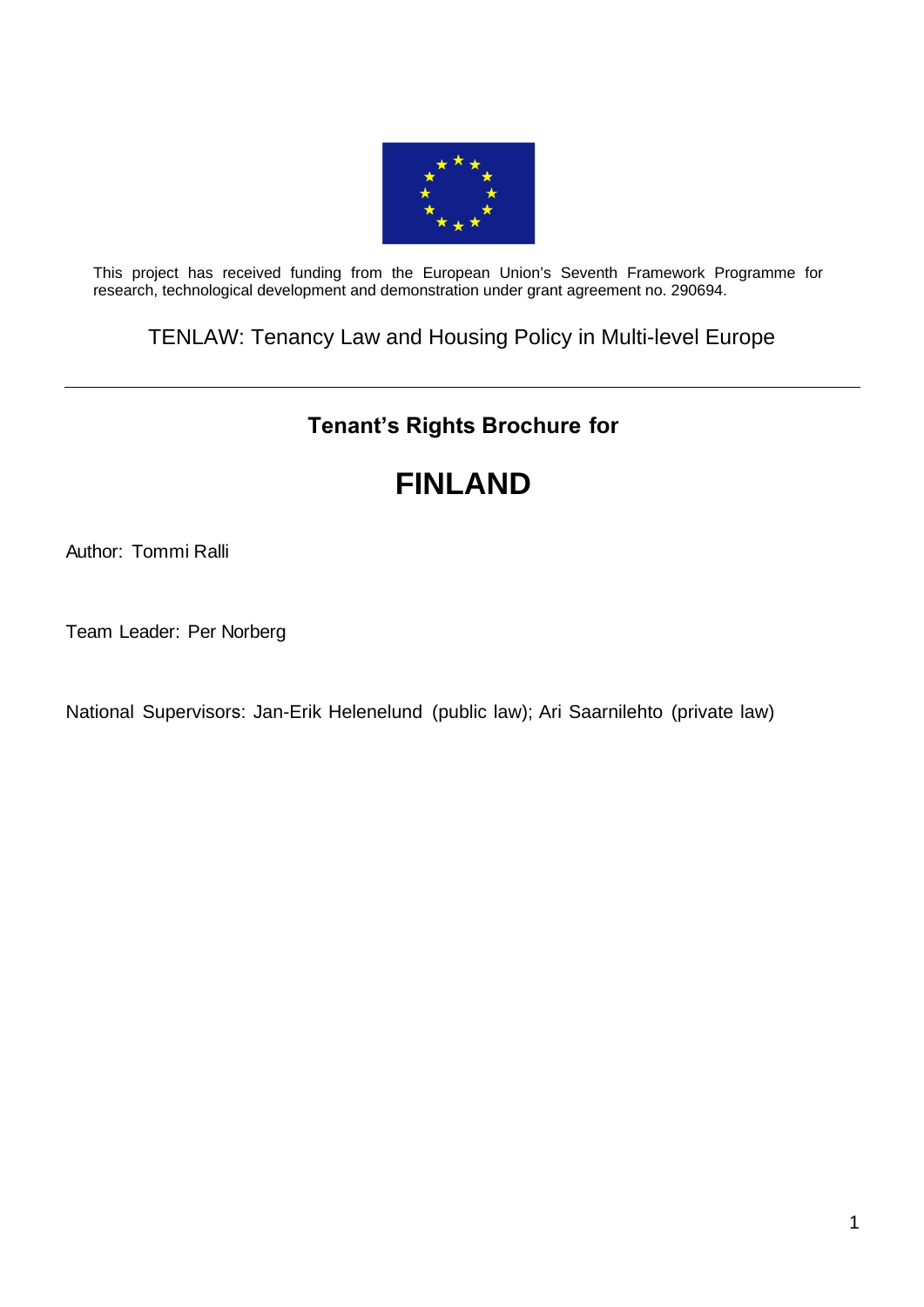# **Tenant's Rights Brochure for Finland**

*Tommi Ralli*

#### **Summary of Contents**

#### **1. Introductory information**

- **2. Looking for a place to live**
- **2.1. Rights of the prospective tenant**
- **2.2. The rental agreement**
- **3. During the tenancy**
- **3.1. Tenant's rights**
- **3.2. Landlord's rights**

#### **4. Ending the tenancy**

- **4.1. Termination by the tenant**
- **4.2. Termination by the landlord**
- **4.3. Return of the deposit**
- **4.4. Adjudicating a dispute**
- **5. Additional information**

# **1. Introductory information**

- Give a very brief introduction on the national rental market
	- o Current supply and demand situation

One third of all rental dwellings are owned by private individuals: 28 per cent, or 220,000 apartments. Housing companies also own 1.4 per cent, or 11,000 apartments.

Municipalities own another third: 31.6 per cent, or 248,000 apartments. The great majority of these dwellings are state-subsidised. In addition, municipalities own non-state-subsidised rental apartments, which are not under nationwide tenant selection and other restrictions, but allocated by the municipalities themselves. General-interest corporations own 15.9 per cent. The three major general-interest organisations owning state-subsidised residential rental dwellings are VVO, SATO, and Avara. Finally, corporations in industry and insurance and banks own 5.7 per cent or 45,000 apartments; the group 'others (parishes, foundations, …, unknown)' make up 17.4 per cent, 136,500 apartments.

Apartments in the multi-storey buildings of previous generations, where most rented flats are found, tend to be small. The average useful floor area per dwelling has grown by 20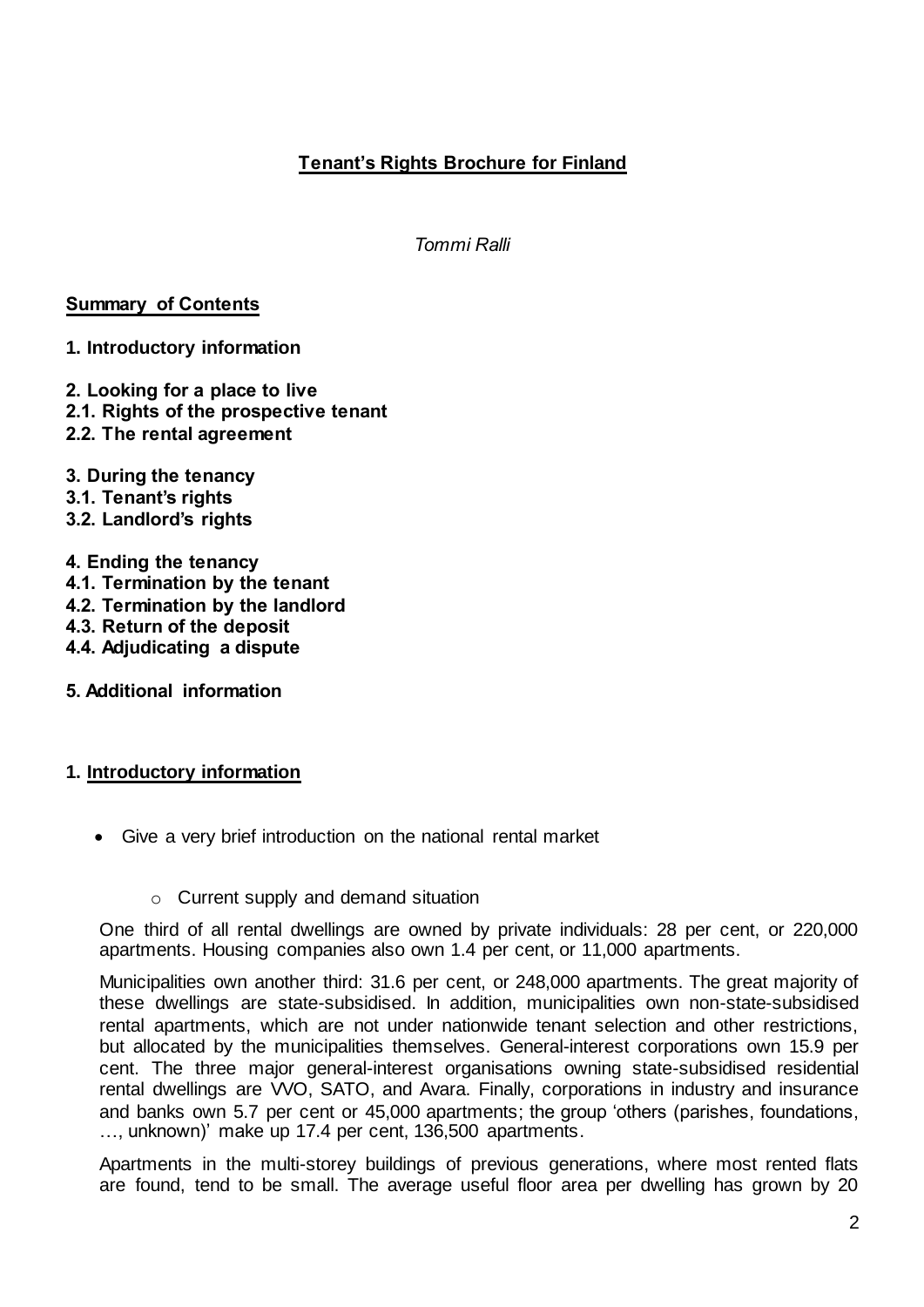square meters since the early seventies, but it is still relatively small (79.9 square metres per dwelling and 39.6 square metres per person).

Demand for housing has in Finland been spurred by rising incomes, tax subsidies on homeownership, population growth, migration to a select few cities, and the declining size of household-dwelling units. In fact, larger apartments, especially those with three rooms and a kitchen, may sometimes be vacant even in cities. This is because, by and large, more and more people live alone, not only in Helsinki. The average size of a Finnish household has decreased constantly, and is now 2.07 persons. 44 per cent of households are now singleperson units; another 33 per cent are two-person households.

Rents have risen in step with house prices. The rise has been most rapid in Helsinki, where rents in new rental agreements rose 30 per cent between 2008 and 1012. The markets have also seemed to differentiate so that the rate at which the maximum price for which a small apartment can reasonably easily be rented has risen more rapidly in the capital region and some growth centres (Lahti, Oulu, Turku) compared to other growth centres (Jyväskylä, Kuopio, Tampere). The maximum price for which an apartment with two rooms and a kitchen could reasonably easily be rented in Helsinki rose from 900 to 980 euros in 2010–2011.

Thus, markets have differentiated not only between the capital region and the rest of Finland, but also between some growth centres and others. Outside the growth centres, there are vacant dwellings.

- $\circ$  Main current problems of the national rental market from the perspective of tenants
- The amount of the deposit is often two months' rent, and if the tenant cannot reclaim it at the end of the lease this amounts to a significant loss. Disputes concerning the landlord's refusal to give back the deposit on grounds of the condition of the apartment are perhaps the most problematic area in Finnish tenancy law.
- ˗ A consistent custom is absent about how the condition of the apartment in the beginning of the lease is compared with its condition at the end of the lease.
- ˗ There are lengthy queues to obtain state-subsidised rental dwellings in Helsinki.
	- o Significance of different forms of rental tenure
		- Private renting

Residential renting divides into two segments, which are roughly equal in size. Besides private markets, there is a state-subsidised, social rental housing sector, distinct when it comes to the owners of the dwellings (municipalities and general-interest organisations), regulated rent, and an administrative tenant-selection procedure. In private markets, the parties may freely agree on the rent and on rent increases. The only constraint on the parties' power to agree in common on rent increases is contained in the Act on Indexing Restrictions. Nevertheless, courts can always examine the reasonableness of the rent and other contract terms.

> "Housing with a public task" (e.g. dwellings offered by housing associations, public bodies etc)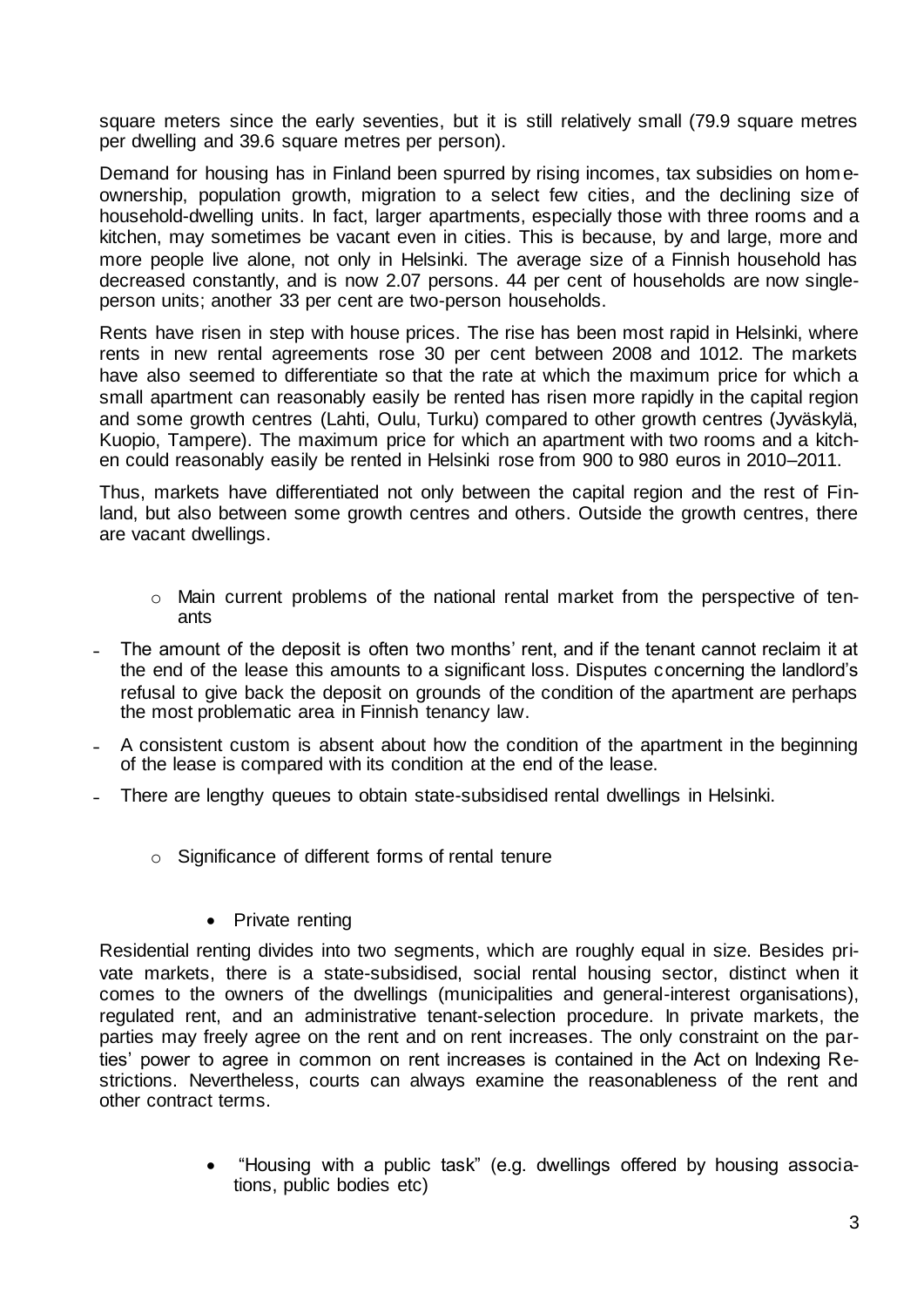Rents in social rental dwellings are regulated to cover the financing costs of developing the building and the maintenance costs of the real estate (cost recovery rent). The same unitary tenancy contract regime applies to all other aspects of the landlord-tenant relationship. In effect, the nationwide system of social rental housing is superimposed on the forms of tenure by attaching conditions to state subsidies for construction and renovation. The conditions, so-called '*ara* restrictions,' require cost-recovery rent and, concomitantly, resident selection.

o Some general recommendations to foreigners on how to find a rental home (including any specificities with respect to the position of foreigners on the national rental market)

From the landlord's point of view, the most convenient way of finding a tenant is to use an estate agent. But landlords also place advertisements on the Internet and in papers. Young people seeking an apartment or having questions about renting can contact the Finnish Youth Housing Association<sup>1</sup>.

A twelve-page guideline 'Fair Rental Practices' has been produced jointly by four main associations in the field of rental housing. It is widely available, in Finnish, Swedish, and English. $<sup>2</sup>$ </sup>

The Consumers' Association of Finland is also active, and has published a 'Tenancy Guideline,' a brochure explaining tenancy legislation for both tenants and landlords; it is available in Finnish, Swedish, Russian, and Somali. $3$ 

- o Main problems and "traps" in tenancy law from the perspective of tenants
	- First of all, the parties are advised to annex in the tenancy agreement a statement on the condition of the apartment, complete with photographs and signed by both parties.
	- ˗ A fixed-term agreement expires at the end of the term, and is very difficult to terminate earlier. Tenancy law prescribes no minimum or maximum duration.
	- In general, a valid contract may be written, oral, or tacit. Nevertheless, an exception pertains to a fixed term in a residential tenancy contract. A fixed-term tenancy agreement must be made in writing, when it concerns other than a holiday home. If not made in writing, a tenancy agreement may only be valid for an unlimited term.
	- During the lease, the apartment must always be in such a condition as the tenant may reasonably require, taking the age of the apartment, the local housing stock and other local conditions into consideration, except when the parties have expressly agreed otherwise.
	- The parties may agree that the tenant is responsible for the upkeep of any facilities or equipment available to her.
- "*Important legal terms related to tenancy law*"

l <sup>1</sup> https://www.nal.fi/fi/etusivu/.

<sup>&</sup>lt;sup>2</sup> http://www.vuokralaiset.fi/vuokratapa\_engl.pdf.

 $^3$  At http://www.kuluttajaliitto.fi/asuminen.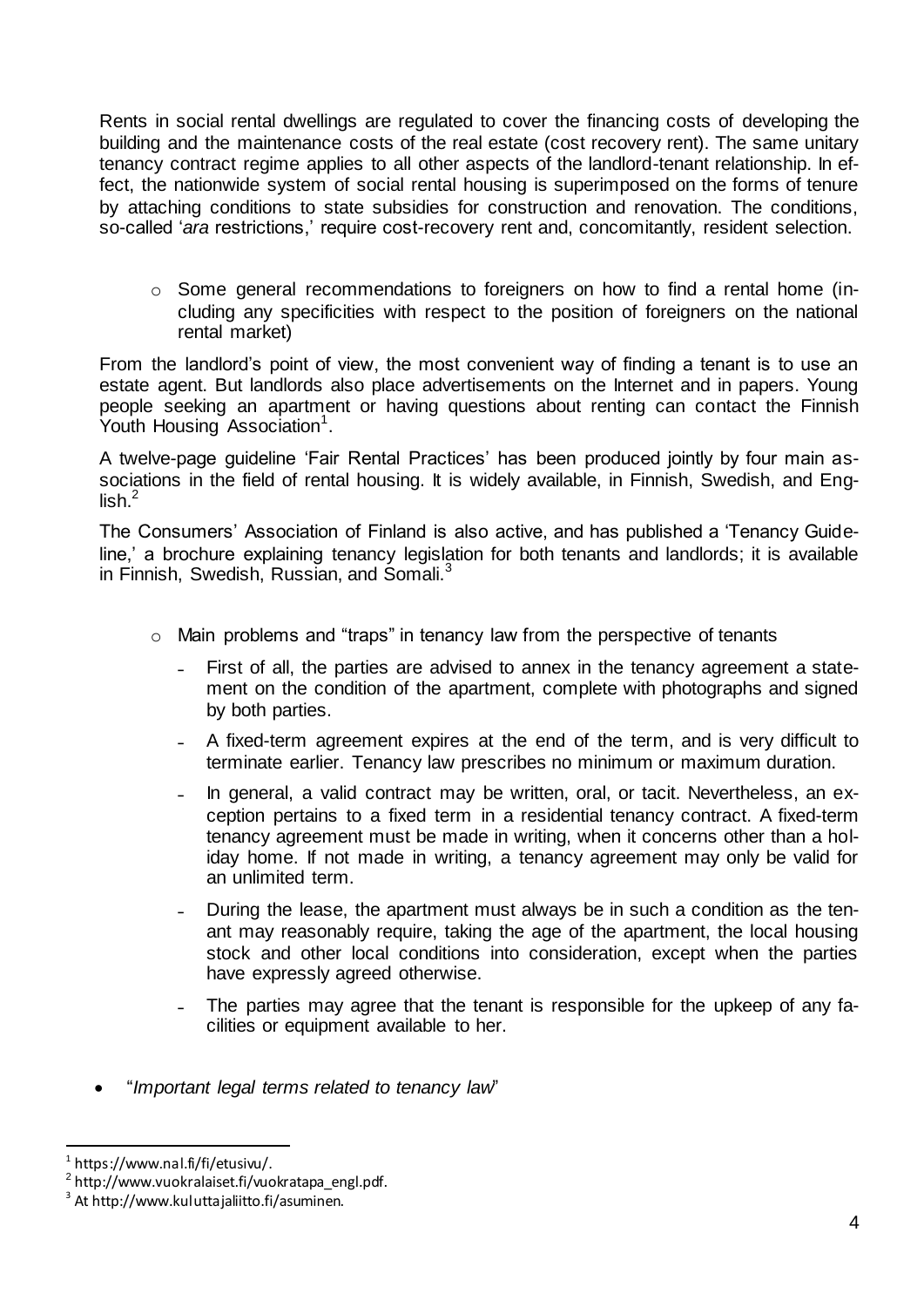| <b>Finnish</b>              | <b>Translation into English</b>         |
|-----------------------------|-----------------------------------------|
| vuokranantaja               | landlord                                |
| vuokralainen                | tenant                                  |
| purkaminen                  | rescission (termination without notice) |
| vuokra                      | rent                                    |
| vuokravakuus                | security deposit                        |
| kunnossapito                | maintenance                             |
| välittäjä                   | agent                                   |
| välityspalkkio              | agent's fee                             |
| vuokrankorotus              | rent increase                           |
| irtisanominen               | notice of termination                   |
| alivuokraus                 | subletting                              |
| sopimus                     | contract                                |
| määräaikainen vuokrasopimus | fixed-term tenancy agreement            |

An official English translation of the Act on Residential Leases, *laki asuinhuoneiston vuokrauksesta* (31.3.1995/481), is available at:

[http://www.finlex.fi/en/laki/kaannokset/1995/en19950481.](http://www.finlex.fi/en/laki/kaannokset/1995/en19950481) 

# **2. Looking for a place to live**

#### **2.1. Rights of the prospective tenant**

 What bases for discrimination in the selection of tenants are allowed/prohibited? What about, for example, status as a foreigner, student, unmarried partner, or person with a short-term work contract?

The Non-Discrimination Act of 2004 implemented the European Union Equality Directive from 2000. The Act applies to discrimination based on ethnic origin concerning the supply of or access to housing and movable and immovable property and services on offer or available to the general public other than in respect of legal acts falling within the scope of private affairs and family life. Examples of exclusions are subletting and transfers of a dwelling or holiday home in one's own use.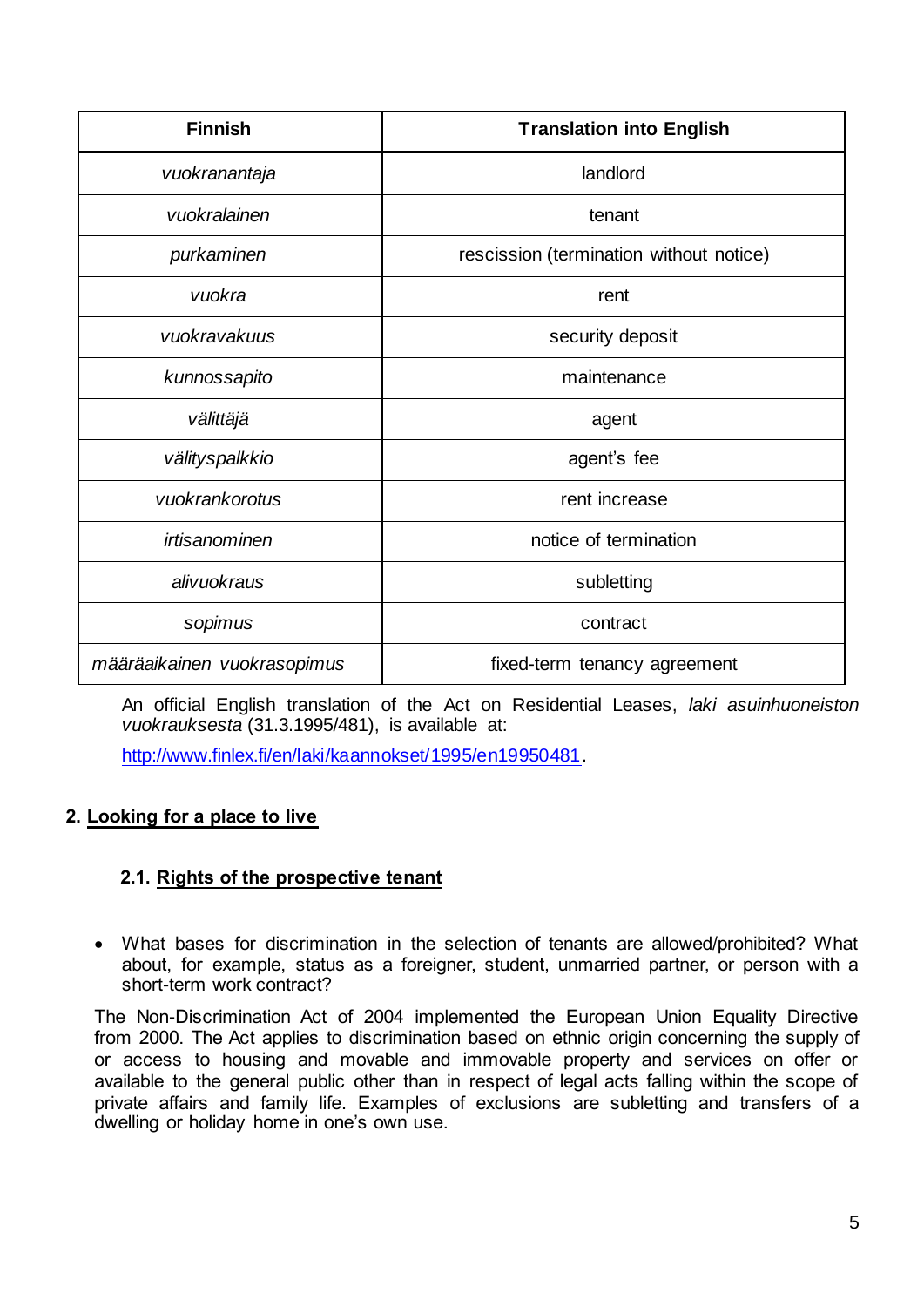- What kinds of checks on the personal and financial status of the tenant are usual and legal (e.g. the landlord requiring an independent credit report)?
- What kinds of questions by the landlord are allowed (e.g. on sexual orientation, intention to have children etc)?

Landlords renting only a few dwellings may ask virtually any documentation from a prospective tenant, including identifying data, credit information, and information about a workplace or study place. No ground needs to be stated for looking into documentation. Landlords are especially advised to enquire about who will be moving into the apartment along with the tenant.

The Personal Data Act applies to other than the processing of data 'by a private individual for purely personal purposes or for comparable ordinary and private purposes.' Only those data that are necessary for the purpose of processing may be processed (necessity requirement). According to a non-binding guideline, the collection of the following information may be necessary and consistent with the Personal Data Act.

- Identifying data on people who will be moving into the apartment (the person identity code of a married or non-married partner and the year of birth of a child);
- Income data on those responsible for the tenancy;
- Credit information;
- Salary statement, statement on the amount of pension, or other statement, such as statement on the amount of earnings-related unemployment benefit or other comparable statement to ascertain the tenant's ability to pay.

According to the guideline, salary statements may be requested from a tenant only as support for the final decision-making concerning the handover of the apartment. Thus, when showing the apartment, it is not necessary to request these statements from the lookers. Also the agent can require that salary statement will be presented before the actual tenancy contract is made. But the guideline does not consider that the agent has any necessity of giving salary statements over to the landlord. Instead, it suffices that the agent tells the landlord of essential information verified from these documents; if the landlord wishes to obtain the statements, the applicant-tenant's consent is necessary.

Is a "reservation fee" usual and legal?

The agent is only entitled to a fee when a final agreement is created.

What is the role of estate agents in assisting the tenant in the search for housing?

A real estate agent's services include sales of real estate, home sales, and land leases, along with residential and commercial leases, while a rental agent may only perform rental service (residential and commercial leases). In residential leases, the services of either type of agent may include some or all of the following: making estimates of correct rent, marketing and showing the apartment, checking the backgrounds and credit rating of the applicants, contacting employers and former landlords, interviewing applicants, writing the tenancy agreement, taking care of banking matters, security deposit, and receiving and handing over the keys.

The only person who should pay the agent's fee is the principal, who purchases the service. The agent's fee must be reasonable, taking into account the character of the assignment, the amount of work carried out, the economically appropriate way of carrying out the as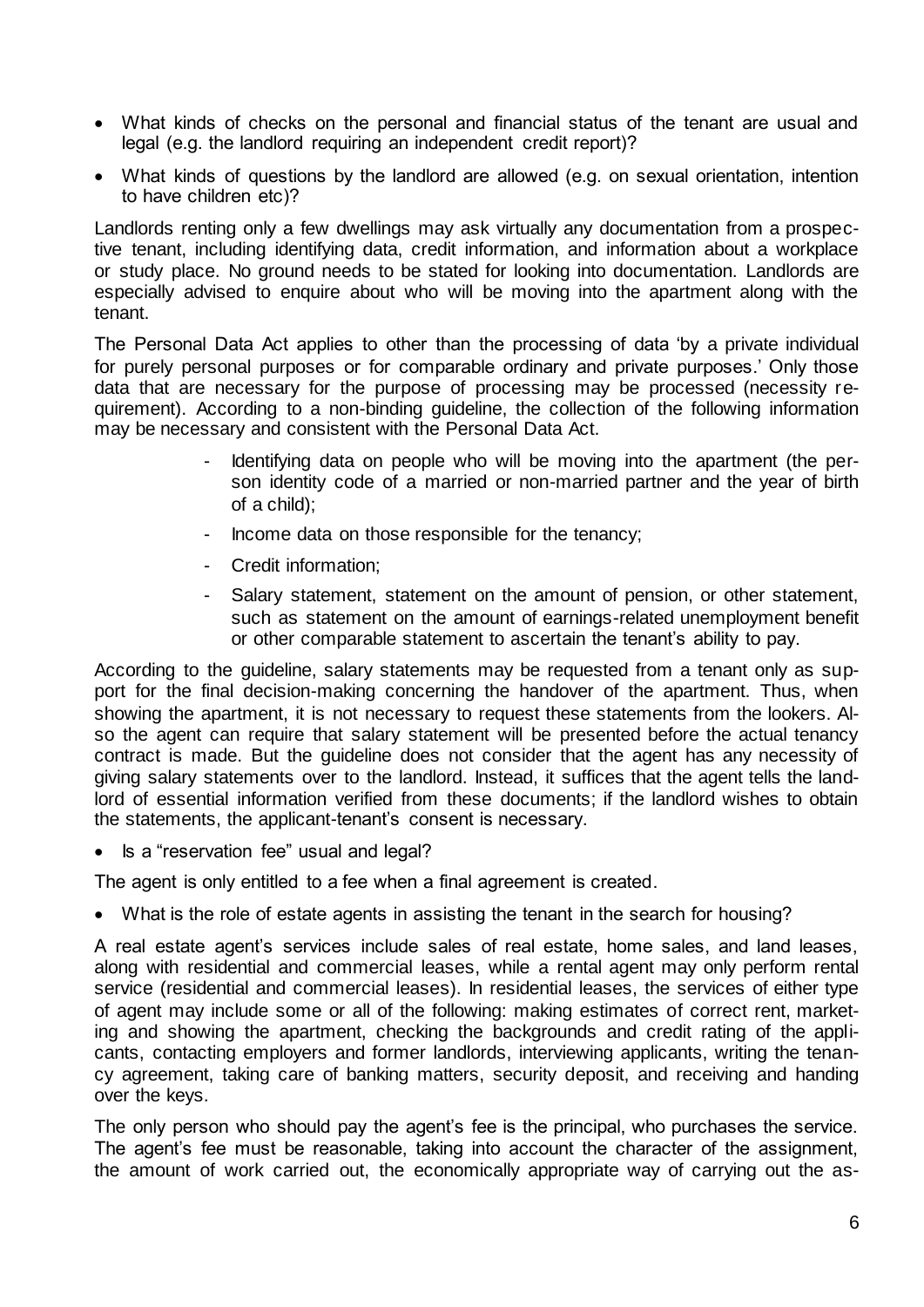signment, and other circumstances. The standard practice in residential leases is for the agent to charge one month's rent plus VAT.

 Are there any accessible "blacklists" (or equivalent mechanisms) of bad landlords/tenants? Is there a system for rating and labelling preferred landlords/tenants?

For additional information about a possible tenant, a conscientious landlord will contact the tenant's previous landlord, or at least inquire about the previous landlord's contact details. A possible tenant may likewise inquire from the landlord about the previous tenant's contact details. As the landlord must store documentation, especially the tenancy contact, for years after the end of a lease, information is available.

#### **2.2. The rental agreement**

 What are the requirements for a valid conclusion of a rental contract (is written form necessary; is registration necessary and if yes, what kinds of fees apply lawfully)?

In general, a valid contract may be written, oral, or tacit. Nonethless, a fixed-term tenancy agreement must be made in writing, when it concerns other than a holiday home. If not made in writing, a tenancy agreement may only be valid for an unlimited term.

No registration or fee payment is needed.

- What is the mandatory content of a contract?
	- o Which data and information must be contained in a contract?

In tenancy legislation, no requirements have been laid down as to what at least needs to be stipulated in a contract.

o Duration: open-ended vs. time limited contracts (if legal, under what conditions?)

Tenancy agreements are unlimited in time, unless otherwise agreed or legally provided. Prior to 1991, fixed-term agreements were only legal under exceptional circumstances, but since then their use has been liberated.

If a fixed-term lease of no more than three months is agreed on with the same tenant more than twice consecutively, the lease shall be considered a non-fixed-term lease notwithstanding the fixed-term provision.

o Which indications regarding the rent payment must be contained in the contract?

Rent is, in the private sector, determined on the basis of what is agreed. This freedom of contract is only limited by the legal power of courts to examine whether the rent, or a stipulation on determining it, is reasonable.

The main rule in the Act on Indexing Restrictions prohibits index clauses in contracts, but this is followed by a list of exceptions. A permissive exception covers all residential-lease agreements concluded for an unlimited period, or  $-$  if fixed-term  $-$  for no less than three years. In fixed-term agreements of less than three years, index clauses are null and void to the effect that the landlord will lose the entire rent increase.

In principle, the ground of increase must simply be agreed in the contract, precluding any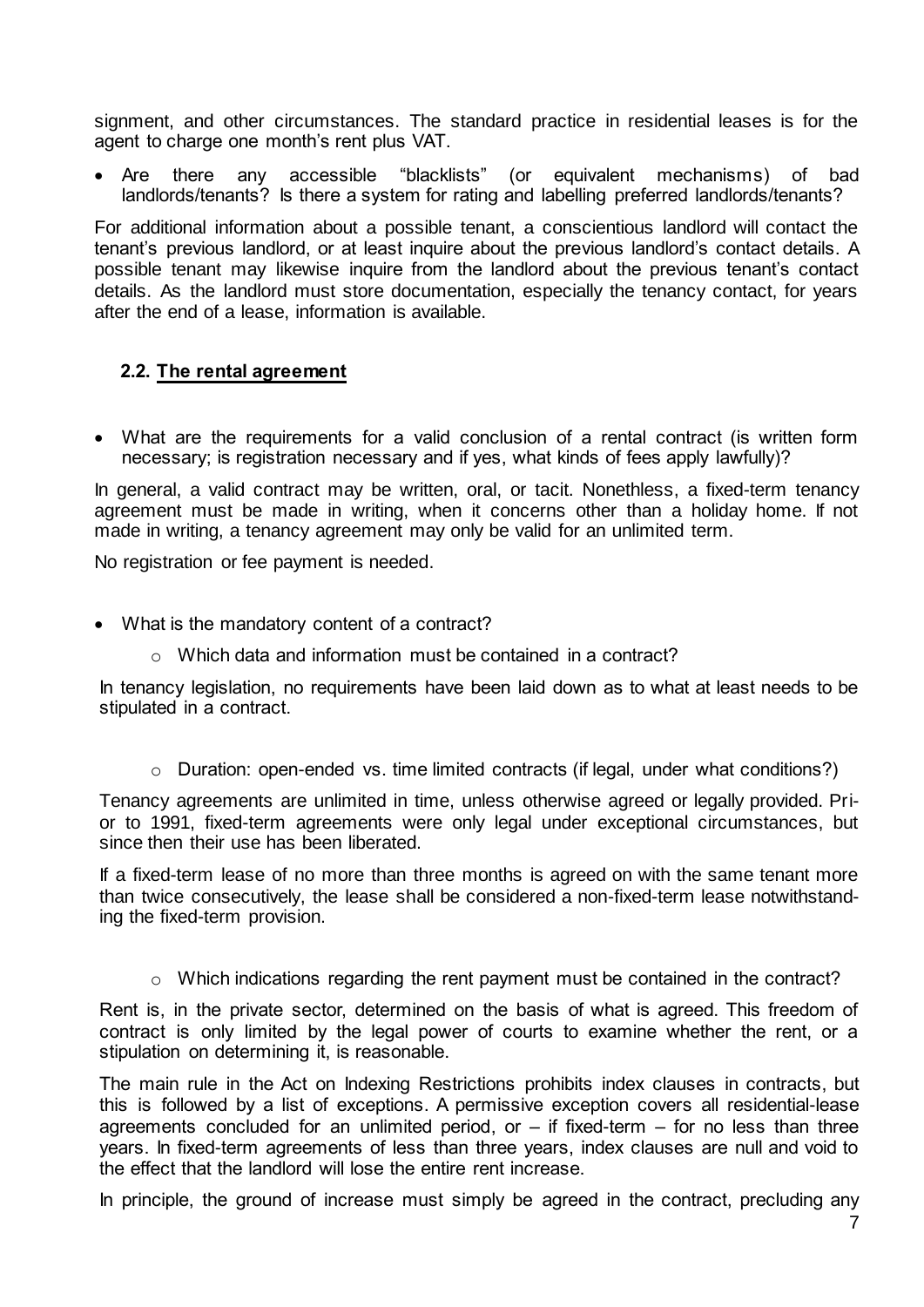blanket right for a private landlord to increase rent unilaterally. In state-subsidised dwellings, the landlord may unilaterally increase rent and decide on the date of increase.

- Repairs, furnishings, and other usual content of importance to tenant
	- $\circ$  Is it legal for the landlord to shift the costs for certain kinds of repairs (if yes, which?) to the tenant?

The landlord has the duty to ensure that:

At the commencement of the lease and throughout its duration, the apartment shall be in such condition as the tenant may reasonably require, taking the age of the apartment, the local housing stock and other local conditions into consideration, unless otherwise agreed regarding the condition of the apartment.

This provision is dispositive, and so the parties may agree on an inferior condition of the apartment. But basic requirements for the apartment are set in health-protection, land use and building and environmental legislation.

If the parties agree that the tenant is responsible for the condition of the apartment and that the apartment should be in the exact same condition at the end of the lease, then the tenant may be responsible for ordinary wear and tear.

During the lease, the parties may freely agree to a new rent. They may also agree to a higher rent only for a few months, for example, to cover the costs of renovation.

 $\circ$  Is the landlord or the tenant expected to provide furnishings and/or major appliances?

During the lease, the apartment must always be in such a condition as the tenant may reasonably require, taking the age of the apartment, the local housing stock and other local conditions into consideration, except when the parties have expressly agreed otherwise.

Whether and which furnishings the landlord has to provide depends on the agreement.

 $\circ$  Is the tenant advised to have an inventory made so as to avoid future liability for losses and deteriorations (especially in the case of a furnished dwelling)?

The parties are advised to annex in the tenancy agreement a statement on the condition of the apartment, complete with photographs and signed by both parties.

o Any other usual contractual clauses of relevance to the tenant

Usual contractual clauses of relevance to the tenant are the following:

- clause on the provision of a security deposit
- clause on the grounds of rent increase
- ˗ clause on repairs or alterations, as no repair work can be made without the landlord's permission
- the parties may agree that the tenant takes home insurance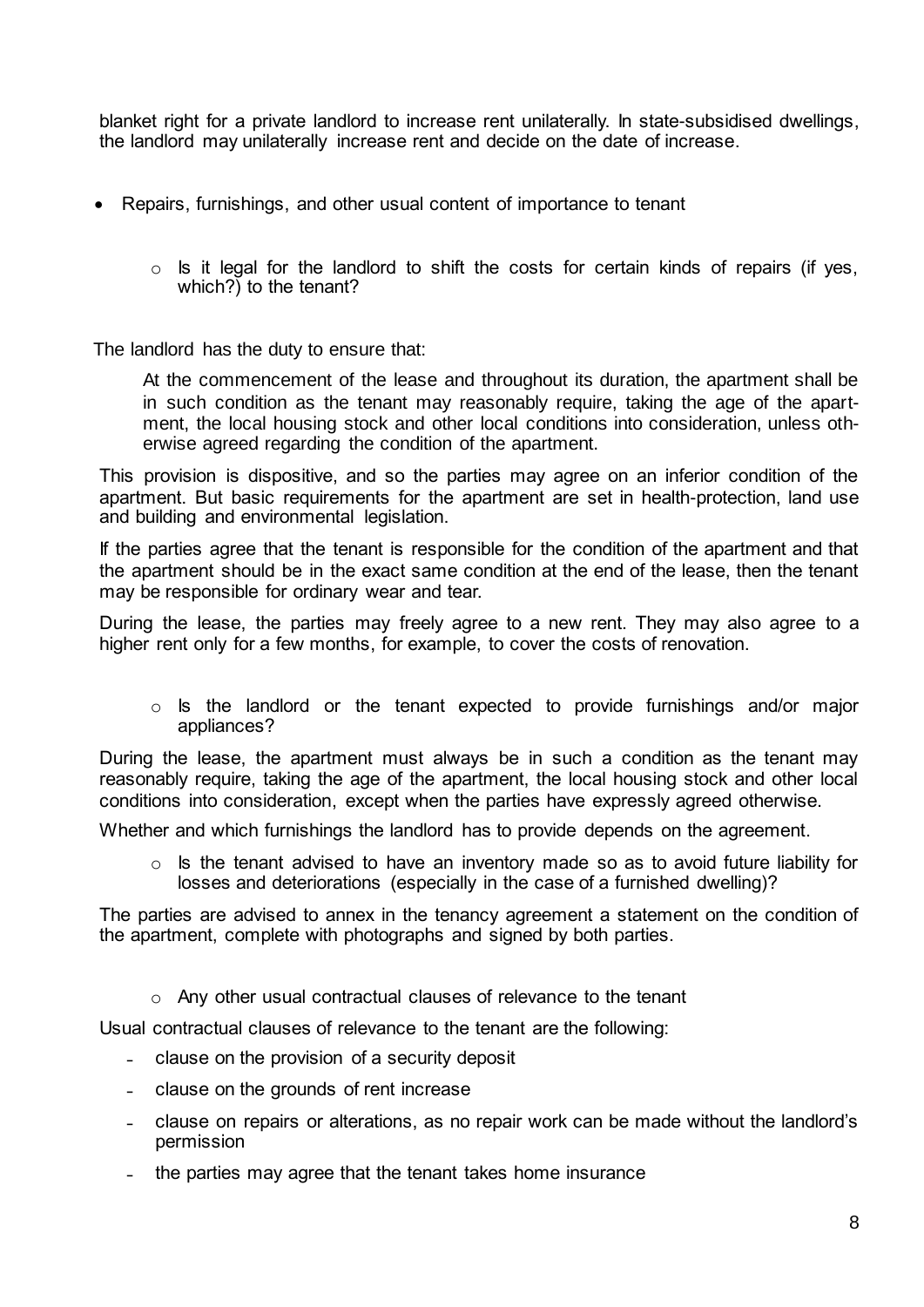- the facilities available to the tenant are identified in the contract
- the name, birth date, and contact details of both parties are written down in the contract; because notice of termination among others requires contact details, the tenant should make sure that these are correct.
- Parties to the contract
	- o Which persons, though not mentioned in the contract, are allowed to move into the apartment together with the tenant (partner, children etc.)?

The tenant has the right to use the apartment as a joint home with her or his spouse  $-$ '*puoliso*,' a broad term covering both a married partner and a non-married partner – and a child of their family. Provided that this does not cause significant inconvenience or disturbance to the landlord, the tenant has also the right to use the apartment as a joint home with her or his own, or her or his spouse's, near relative. As near relatives are included both spouses' parents, sisters, adoption parents and foster parents, and other relatives may be allowed for if they are particularly close. Otherwise, the landlord's consent is required.

 $\circ$  Is the tenant obligated to occupy the dwelling (i.e. to use as tenant's primary home)?

The residential use of the apartment implies that someone must live in the apartment. That person need not be the tenant herself. As long as the tenant takes care of the dwelling, the landlord has no legitimate reason to terminate the contract based on the tenant's failure to occupy the dwelling.

- $\circ$  Is a change of parties legal in the following cases?
	- divorce (and equivalents such as separation of non-married and same sex couples);

The tenant may transfer the lease to her or his spouse (*puoliso*), a child of the family, or the parent of either spouse, provided that the transferee is already living in the apartment.

> • apartments shared among students (in particular: may a student moving out be replaced without permission of the landlord);

If the contract has been concluded with one person among a group of students, the other students might be considered subtenants (for subletting, see below). If the contract has been made with the group, an individual tenant may give notice on her own behalf, while a new tenant who wishes to be a party must conclude a new contract.

• death of tenant;

If the tenant dies, the surviving spouse (*puoliso*), a child of the family, or the tenant's or the spouse's parent has the right to continue the lease if he or she was living in the apartment. At death, the deceased person's lease remains in effect on the previous terms and the es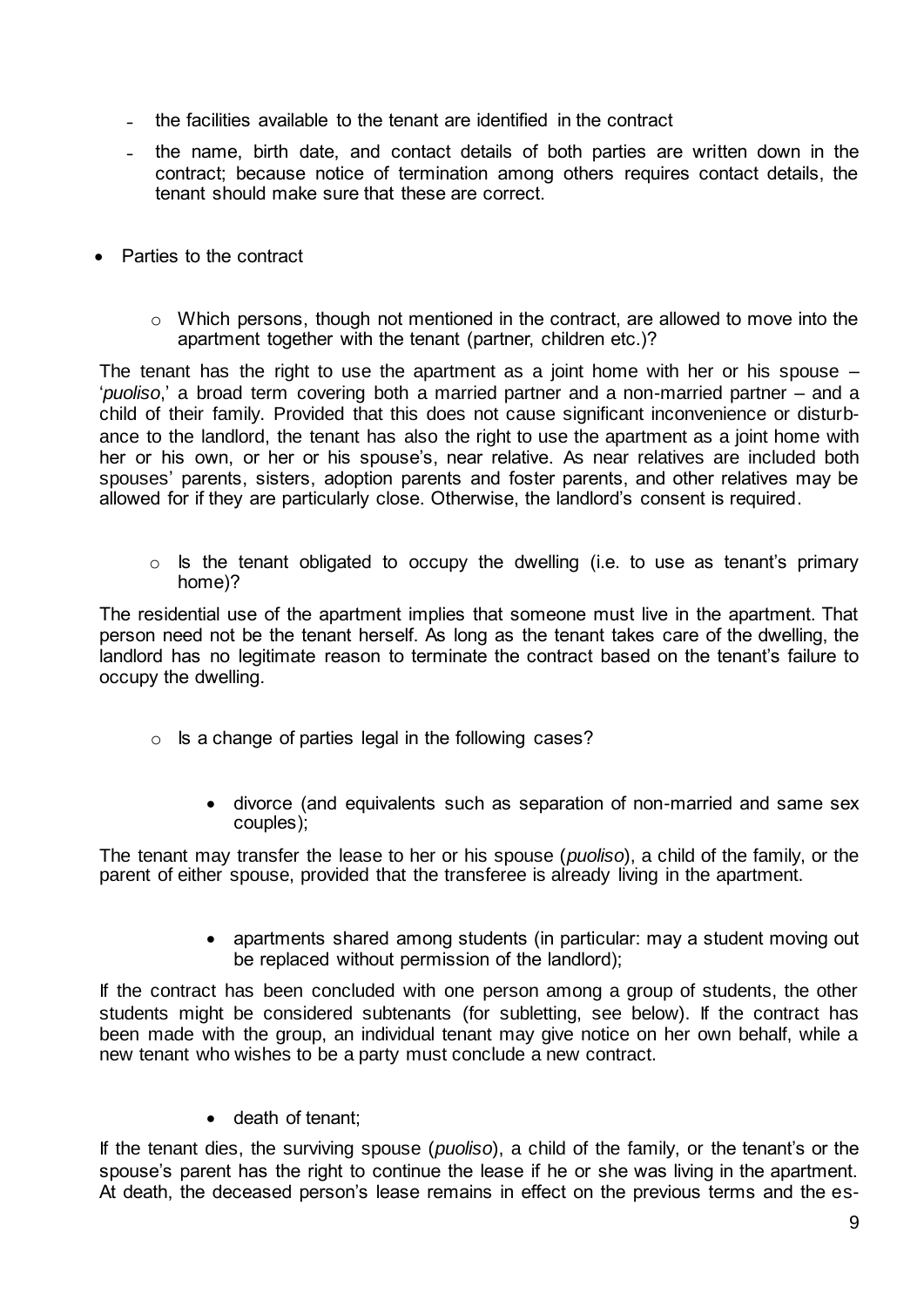tate of the deceased is responsible for fulfilling the terms. The listed persons have three months' time to notify the landlord of an intention to continue the lease, and after this notification the responsibility of the estate ends.

• bankruptcy of the landlord;

The buyer of a property sold in a compulsory auction has the right to give notice on any tenancy agreement within a month of having taken possession of the property, unless the property is sold subject to a stipulation guaranteeing the continuance of the lease. The tenant will have the benefit of the landlord's notice period.

o Subletting: Under what conditions is subletting allowed?

Provided again that this does not cause significant inconvenience or disturbance to the landlord, the tenant may assign no more than half of the apartment to another person's residential use (not, for instance, office use); when this occurs for a consideration, the chapter on subletting in the tenancy act applies to the relation between the tenant and the subtenant. The purpose of the provisions on subletting is to regulate a situation where the tenant and the subtenant share the possession of the apartment.

The subtenant must always move out of the apartment when notice has been served, and can only claim damages afterwards; and the sublease is terminated without notice at the same time as the sublessor's leasehold or other right of use.

o Does the contract bind the new owner in the case of sale of the premises?

The tenancy agreement is binding on the new owner if any one of the following three conditions is met: the tenant has taken possession of the apartment before the transfer takes place; the agreement transferring ownership includes a provision on the continuance of the lease agreement; or a mortgage has been taken out to secure the permanence of the lease.

- Costs and Utility Charges
	- o What is the relevant legal regulation of utilities (i.e. the supply of water, heating and electricity)? Must the landlord or the tenant conclude the contracts for provision of utilities?
	- $\circ$  Which utilities may be charged from the tenant by the landlord? What is the standard practice?

The parties may agree on charges. The general advice  $-$  in this sense rule  $-$  is that the parties should agree on all charges whether based on the quantity consumed, the number of persons living in the apartment, or another measure, including lump sum.

All charges paid to the landlord are regarded as part of the rent, no matter how they are called, and the provisions on rent payment and the reasonableness of rent apply.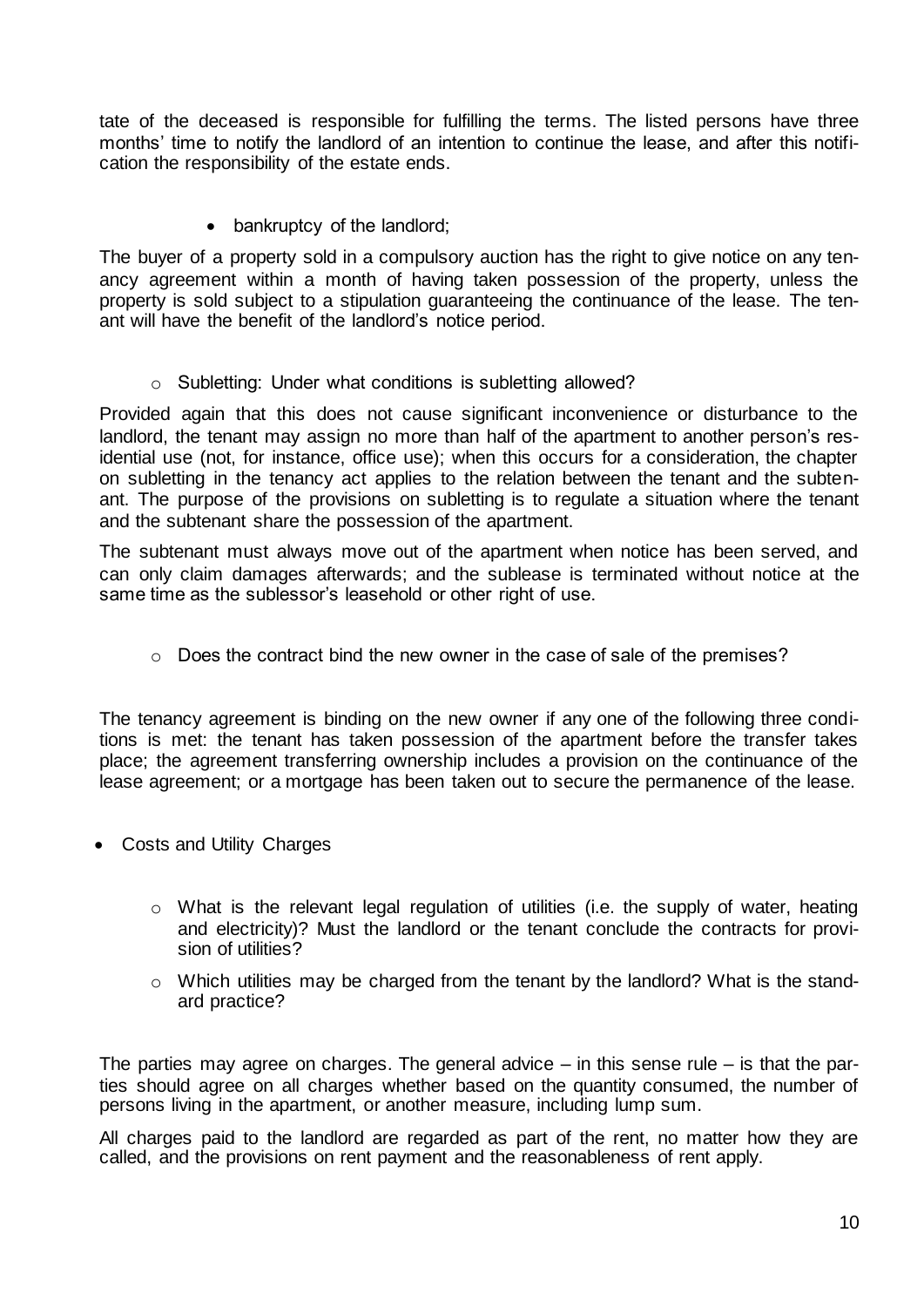Some housing companies subscribe electricity and charge it from the shareholder or the tenant, depending on what has been agreed. In other companies, the resident concludes the contract herself. When the apartment has its own electricity meter and an individual contract with the provider is possible, tenancy agreements usually stipulate that the tenant shall pay for her own electricity.

Water is typically charged by the housing company, which concludes the contract with the supplier.

The tenant may be charged either an inclusive rent or a separately identified item besides the rent, but all charges paid to the landlord are legally regarded as part of the rent. Increases in the price of utilities, when charged by the landlord, must comply with the regulation on rent increases.

o Is the tenant responsible for taxes levied by local municipalities for the provision of public services (e.g. for waste collection or road repair)?

The parties may agree in the tenancy contract on any charges.

 $\circ$  Is it lawful to shift condominium costs, and if yes, which ones, onto the tenant (e.g. housekeeping costs)?

The parties may also agree that the tenant is responsible for the upkeep of any facilities or equipment available to her, or the parties may divide the responsibility in the desired manner.

- Deposits and additional guarantees
	- o What is the usual and lawful amount of a deposit?
	- $\circ$  How does the landlord have to manage the deposit (e.g. special account; interests owed to the tenant)?

Any contractual stipulation requiring either party to put up security larger than three months' rent is null and void. The tenant typically agrees to deposit security of one or two months' rent on a separate bank account. At the end of the tenancy, she should get the sum back – with interests, in line with case law on returns from property – if she has fulfilled her obligations.

o Are additional guarantees or a personal guarantor usual and lawful?

Security can be a sum of money, movable property, or obligations. Also, insurance companies supply guarantee insurance.

o What kinds of expenses are covered by the guarantee/ the guarantor?

A security may be put up to cover all obligations arising from the contract or, as is less often done, only some obligations, such as rent payment.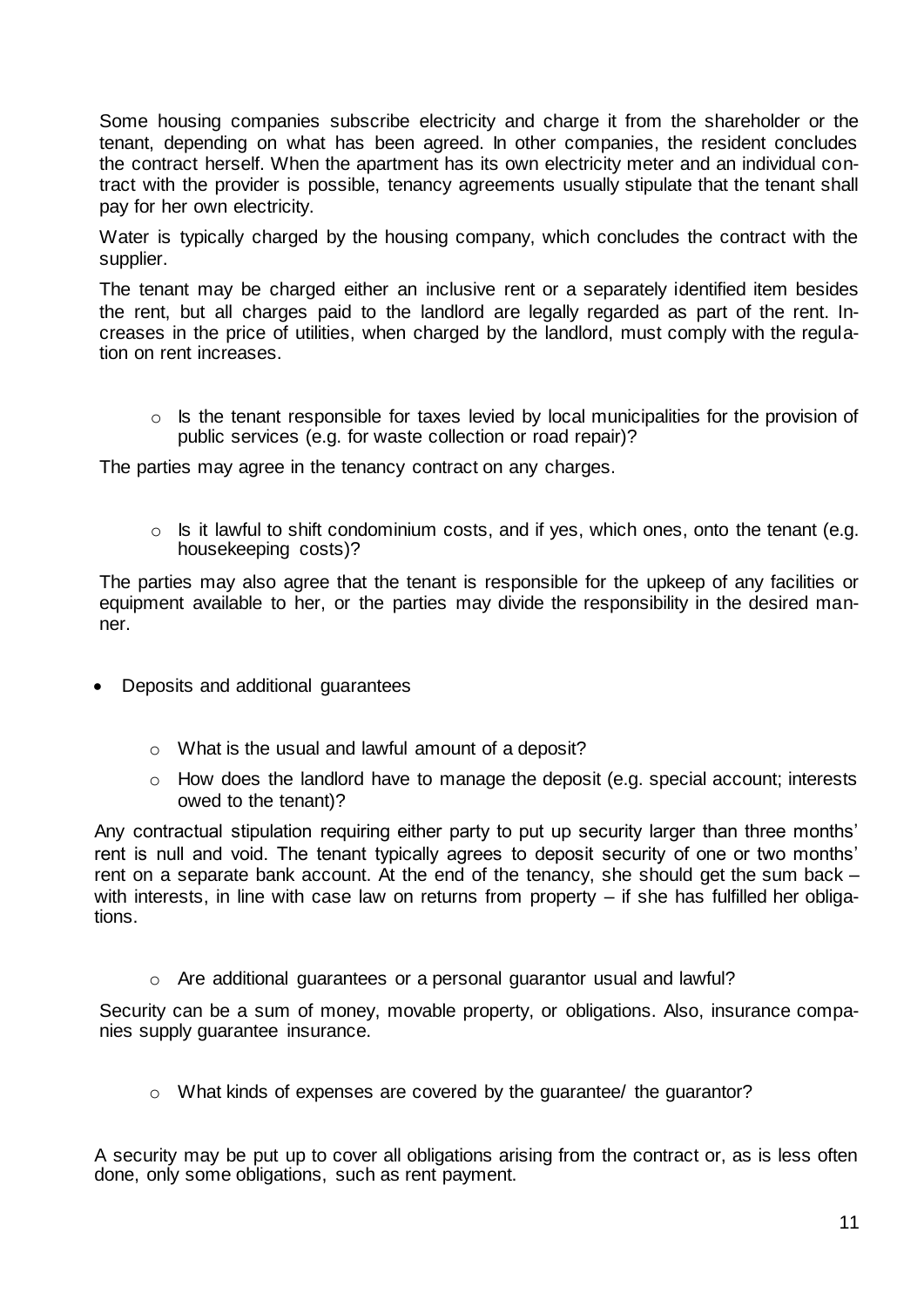# **3. During the tenancy**

# **3.1. Tenant's rights**

- Defects and disturbances
	- o Which defects and disturbances are legally relevant (e.g. mould and humidity in the dwelling; exposure to noise e.g. from a building site in front of the dwelling; noisy neighbours; occupation by third parties)?

The apartment must be, throughout the duration of the lease, in such condition as the tenant may reasonably require, taking into account the age of the apartment, the local housing stock, and other local conditions. The wording '*reasonably* require' is understood to refer to an objective evaluation of the condition of the apartment. In other words, the personal views of the parties are not decisive. Heating, necessary appliances, and necessary interface are required. Many disputes relate to water or humidity damage. It is possible that the deficient condition of the apartment is caused by, among other things, noise from outside the apartment.

 $\circ$  What are the tenant's remedies against the landlord and/or third parties in such situations (e.g. unilateral rent reduction vs. rent reduction to be allowed by court; damages; "right to cure" = the landlord's right to repair the defect; the tenant first repairs the defect and then claims the costs from the landlord)

If the defect is of major significance and the landlord does not remedy the defect without delay, the tenant has the right to rescind the contract, provided that the defect is not due to the tenant's own negligence or other carelessness.

In these cases, if the landlord does not remedy the defect, the tenant has the right to remedy the defect at the landlord's expense, at reasonable cost. For example, if the tenant requests the landlord to repair a defective water supply pipe and the landlord does not reply, the tenant may remedy the defect at the landlord's expense if the defect is not due to the tenant's negligence; the landlord is responsible for the condition of the apartment; the defect is of major significance; and the landlord has been given enough time to act. The tenant should see to it that the cost is reasonable: she must pay the excess herself.

The tenant has the right to be exempted from paying the rent or to have the rent reasonably reduced, as long as the apartment cannot be used or is not in the required or agreed condition. Rent reduction is independent of the landlord's negligence. But the defective condition must not be due to the tenant's own negligence. The period from which a rent reduction may be claimed is limited to the time after the landlord was informed of the defect (by the tenant or otherwise).

The tenant has the right to compensation for any inconvenience or loss caused by the landlord's negligence or other carelessness, with the landlord having the burden of showing that she did not act carelessly.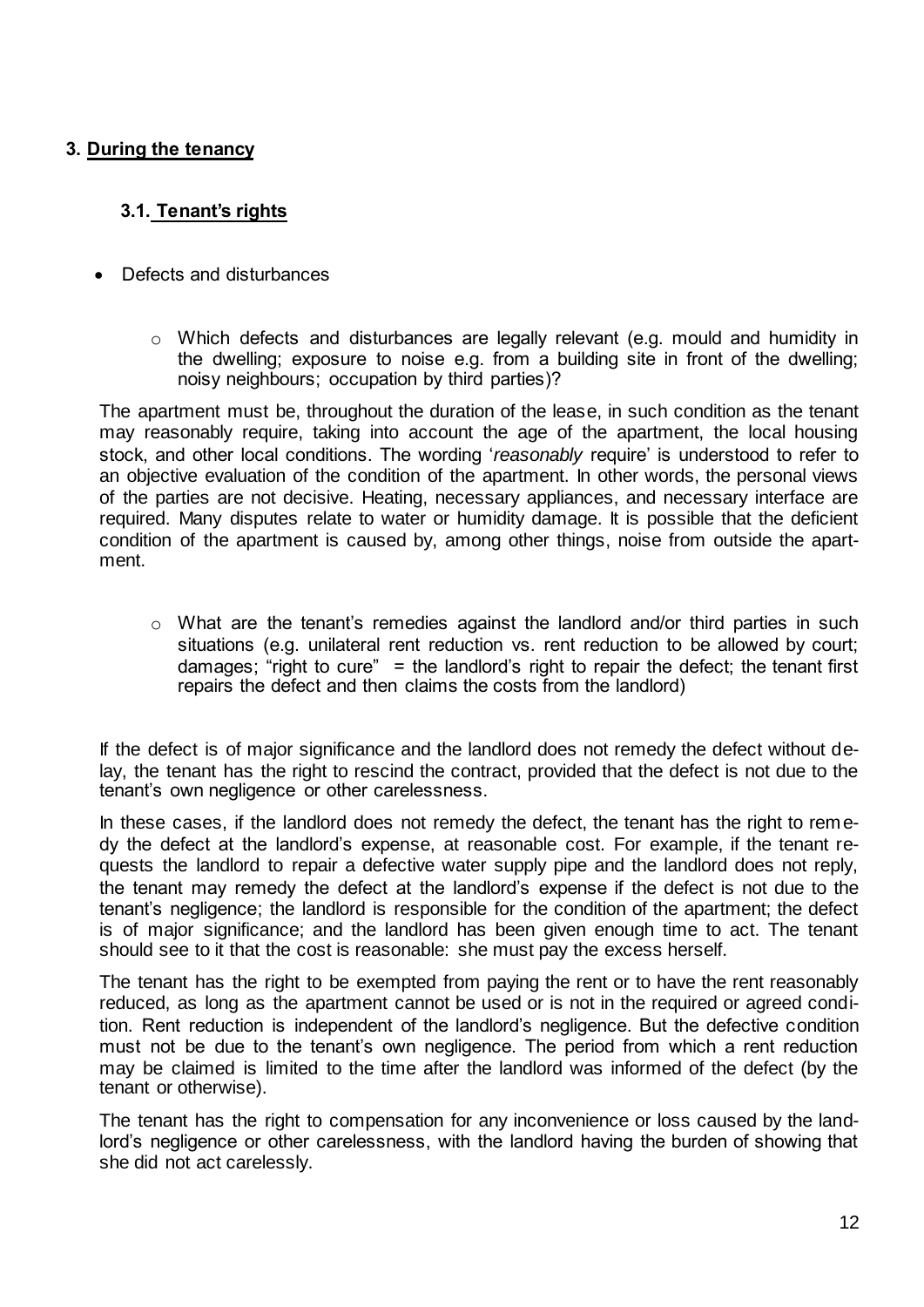#### • Repairs of the dwelling

o Which kinds of repairs is the landlord obliged to carry out?

The landlord has the duty to ensure that the apartment in such condition as the tenant may reasonably require, taking the age of the apartment, the local housing stock and other local conditions into consideration.

The provision imposing this duty on the landlord is dispositive, and so the parties may agree otherwise. If the parties agree that the tenant is responsible for the condition of the apartment and that the apartment should be in the exact same condition at the end of the lease, then the tenant may also be responsible for ordinary wear and tear.

o Does a tenant have the right to make repairs at his own expense and then deduct the repair costs from the rent payment?

First of all, the parties may agree, both during tenancy and beforehand, that the tenant does renovation work in the apartment, including remodelling, resurfacing, and instalments. The dispositive provision cited above gives the parties wide discretion in agreeing on the condition of the apartment and tenant's improvement.

On the other hand, the tenant has no right to perform any repairs or alterations in the apartment without the landlord's permission. There are only two exceptions to this rule: the tenant's right to remedy a defect at the landlord's expense – already mentioned – and the right always to take action to prevent or restrict immediate damage to the apartment. The last kind of emergency action can be necessary in the case of water damage and the like.

- Alterations of the dwelling
	- o Is the tenant allowed to make other changes to the dwelling?
		- In particular, adaptations for disability (e.g. building an elevator, ensuring access for wheelchairs etc.)

A landlord who enters into a contract with a tenant with physical disability must be aware that some changes will be made in the dwelling. Before the tenant takes possession, the parties should agree about payments and removals. If the tenant encounters physical disability while the tenancy is in force, the instalment of necessary devices for coping may not be a ground for termination, because otherwise a person with disability would be discriminated against. The financing of the installation and removal of these kind of devices is part of the municipalities' legal duties towards seriously disabled people – persons who, because of a disability or disorder, have long-term special difficulties to cope with the activities of normal life. The reasonable costs of necessary changes to the apartment, appliances, and devices associated with the apartment must be compensated by the municipality.

Affixing antennas and dishes

If the fixing of antennae is forbidden by the housing company or in building-façade regulations, the mounting of an antenna may give rise to a ground for rescinding the contract by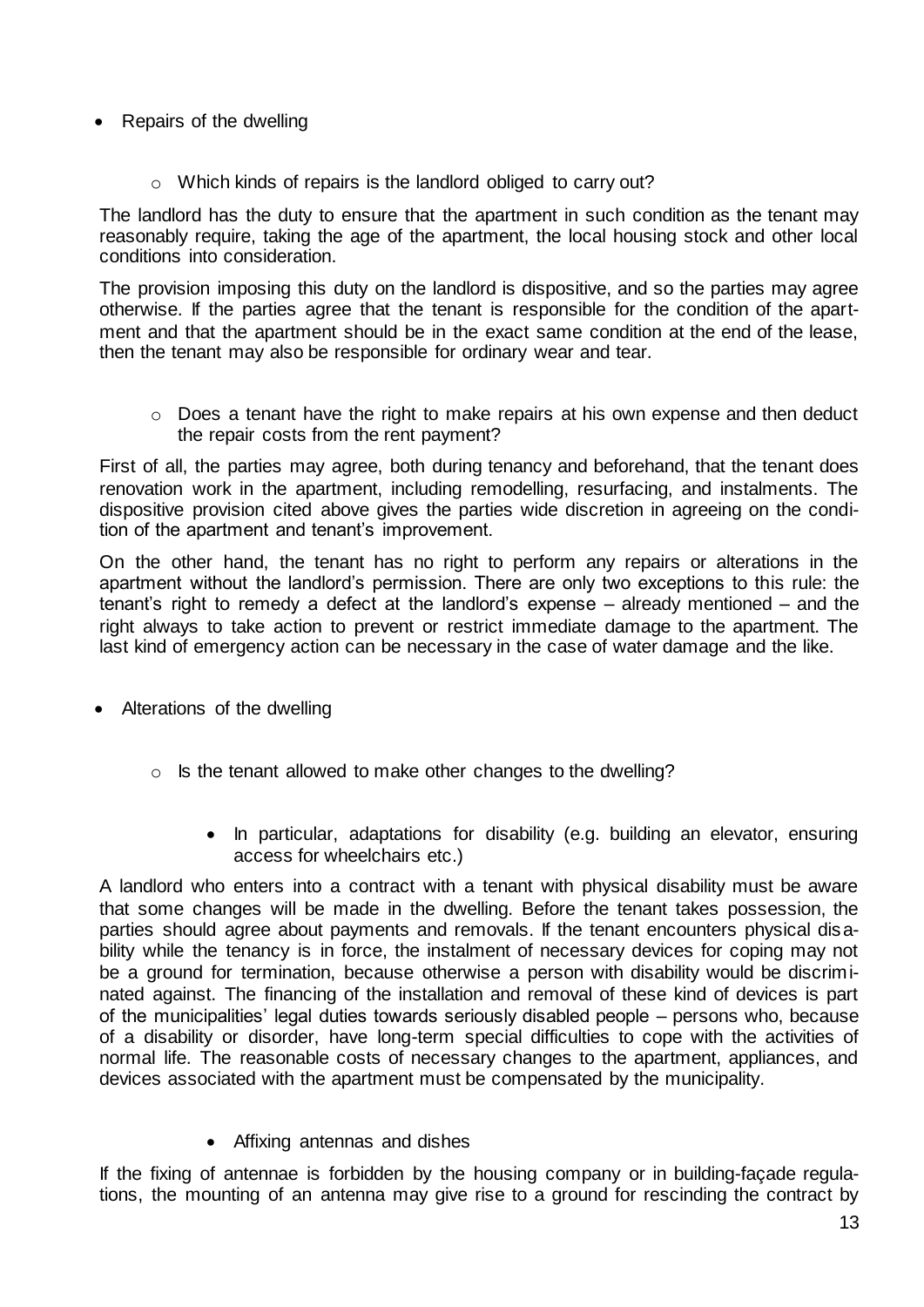the landlord (violation of 'provisions or regulations for the maintenance of public order'). There may arise the question whether an exception should be allowed on grounds of the tenant's fundamental freedom of expression and right of access to information, but no precedent exists on the point. The significance of the right of groups to develop their own language and culture and the significance of the internet are likewise unexplored in the practice of the higher courts.

• Repainting and drilling the walls (to hang pictures etc.)

As said, any work – changes to structures, painting, wallpapering – must be agreed to.

- Uses of the dwelling
	- o Are the following uses allowed or prohibited?
		- keeping domestic animals
		- producing smells
		- receiving guests over-night

Disturbance with the way of life is a ground for rescission by the landlord. While keeping a pet may not be prohibited in the articles of association, animals – like also guests – can be noisy. On this basis, disturbance may be created or the house rules may be violated. (The board may define 'rules necessary to maintain order in the company's facilities,' for example, that noise may not be caused between ten p.m. and six a.m.). Or, pets may also cause smell nuisance exceeding certain limits.

For a justified reason, the landlord may, in addition, include in the tenancy agreement limitations which would generally be regarded as intervening with normal habitation. A landlord might, for example, rent an apartment for the time being and, because of allergy, prohibit pets. Then the agreement could be rescinded, if the apartment is used in a manner violating the stipulation.

• fixing pamphlets outside

Neither the tenant nor the owner is likely to have the right to use external walls (for example, to exhibit a poster) as these belong to the housing company. No aesthetic annoyance may be created for other residents. If the tenant continues to use the property against a prohibition by the board, the landlord may have the right to rescind the agreement.

• small-scale commercial activity

If the apartment is used for an essentially different purpose than what was agreed to, the landlord may rescind the contract. If the tenant arranges for herself an office in one room, this use is not essentially different. But opening a shop would be directly in contravention of the articles of association of the housing company. Converting a room into a medical clinic, for instance, raises the question of where to draw the line: a few clients on evenings might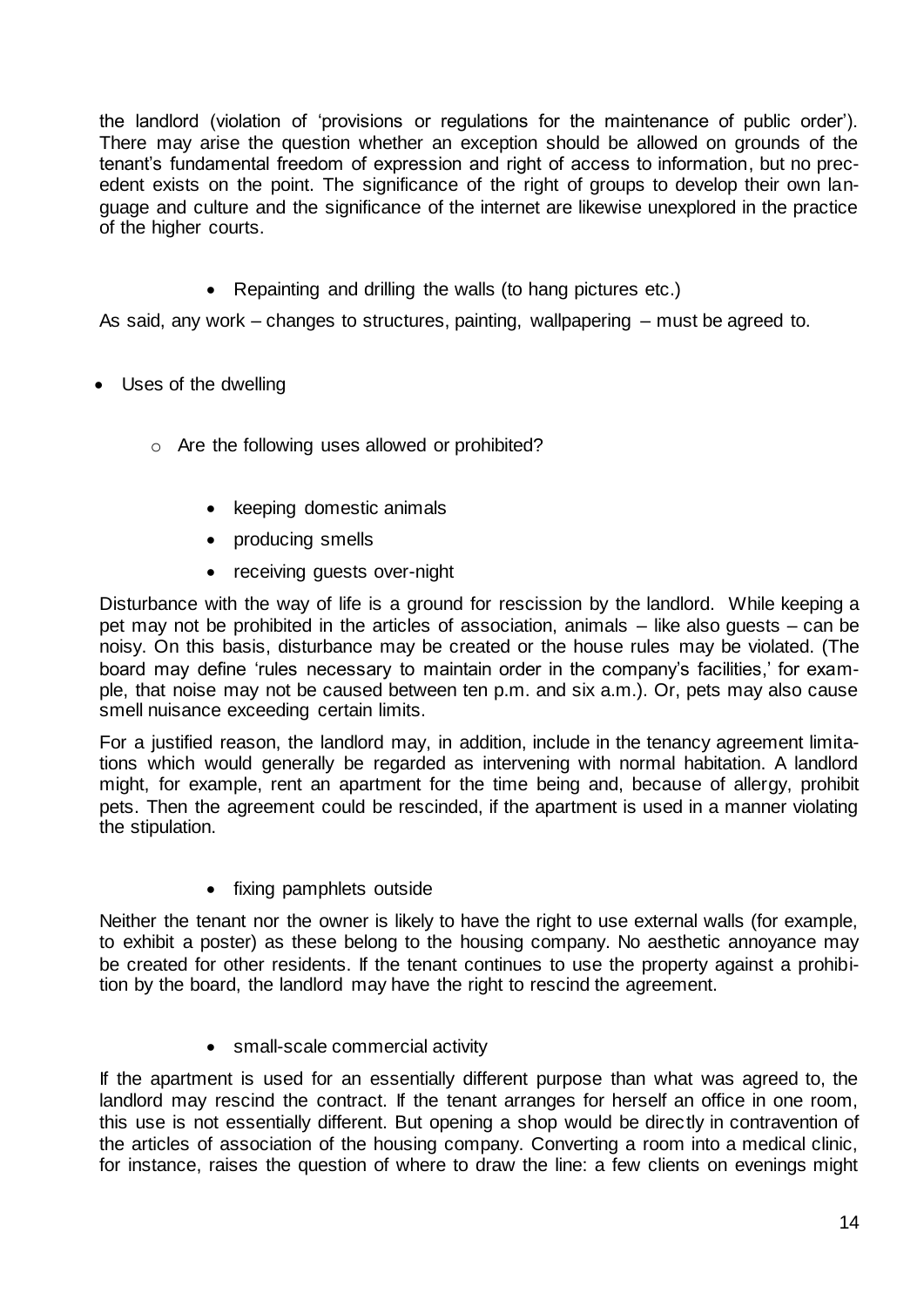not signify any essentially different purpose of use, but long reception hours, or hiring an employee, might.

# **3.2. Landlord's rights**

• Is there any form of rent control (restrictions of the rent a landlord may charge)?

Rent is, in the private sector, determined on the basis of what is agreed. This freedom of contract is only limited by the legal power of courts to examine whether the rent, or a stipulation on determining it, is reasonable. A court may, at the tenant's request, reduce the rent or alter a stipulation on determining the rent at its discretion if, without grounds considered acceptable under tenancy, the rent significantly exceeds the current market rate charged in the area for apartments of similar rental value and used for the same purpose.

- Rent and the implementation of rent increases
	- o When is a rent increase legal? In particular:
		- Are there restrictions on how many times the rent may be increased in a certain period?

No, but the guideline 'Fair Rental Practices' recommends that negotiations must be initiated no later than six months prior to an intended increase and the increase must be reasonable. It also says: 'Increases may not exceed 15% per year, except in situations where extensive renovations are being made to improve the property and the rental value of the apartment.'

> Is there a possible cap or ceiling (fixed by statute or jurisprudence) which determines the maximum rent that may be charged lawfully?

If the reasonableness of the rent is disputed in court, evidence of reasonable market-level rent should be presented.

o What is the procedure to be followed for rent increases? To what extent can the tenant object to a rent increase?

The landlord may not unilaterally increase the rent unless the grounds for rent increase have been agreed in the contract. Before an amendment enters into force, the landlord must notify the tenant in writing of the new rent and the date on which it will take effect.

In state-subsidised dwellings, the landlord may unilaterally increase rent and decide on the date of increase. The landlord must notify the tenant in writing of the new rent and the ground of the increase at least two full months prior to the rent payment period when the new rent will first apply.

- Entering the premises and related issues
	- o Under what conditions may the landlord enter the premises?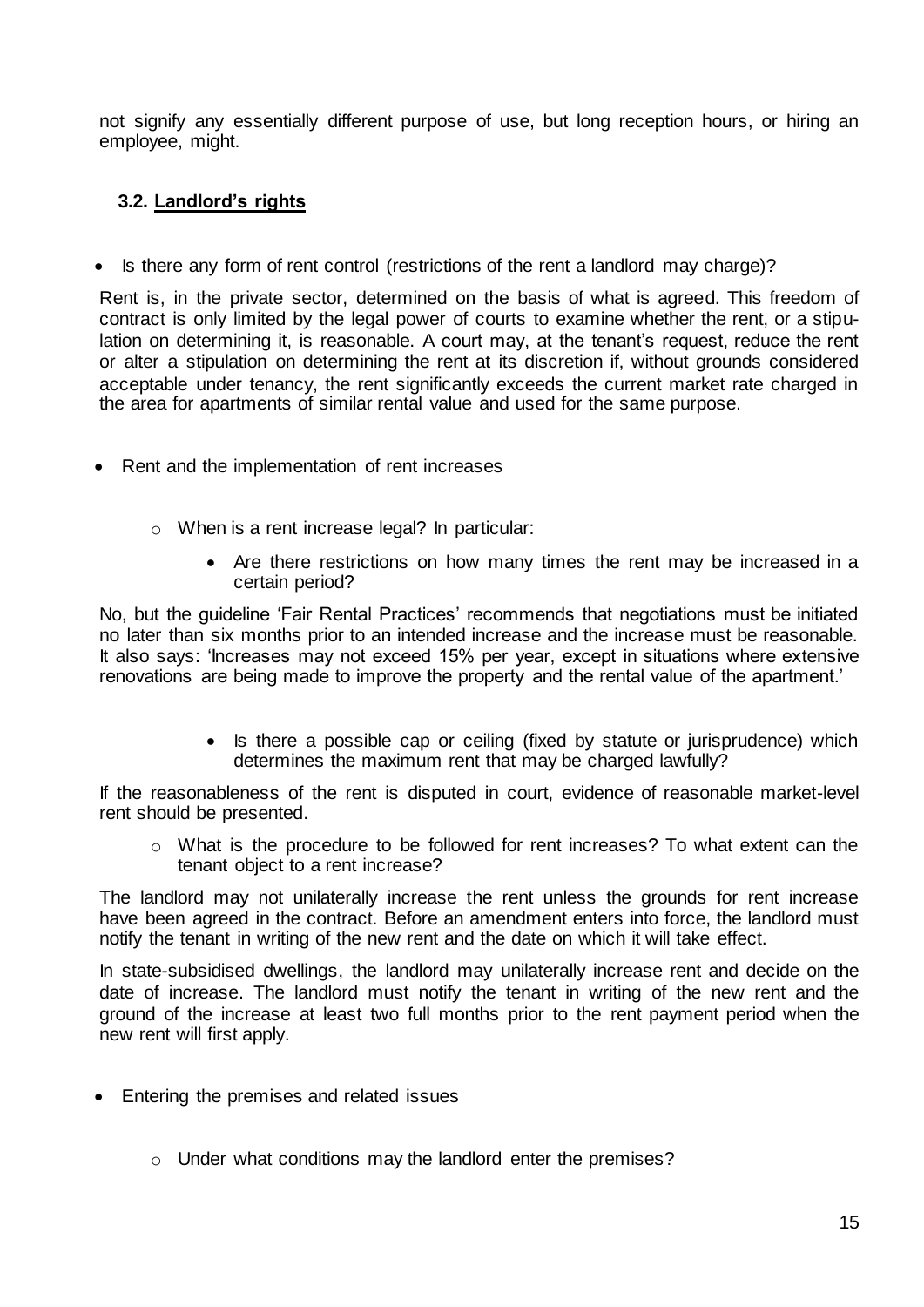The landlord is generally not at liberty to enter the premises. The landlord has only the right to enter (i) whenever necessary for supervision of the condition and upkeep of the apartment and (ii) in order to show the apartment to interested parties, if it is to be sold, or leased again. In the first case, the tenant shall immediately provide the landlord with access to the apartment at a suitable time, so even in this case the landlord may not enter without permission, but must arrange her visit at a suitable time.

In the second case, the parties must agree on the time, for the landlord has only the right to show the apartment at a time suitable to the landlord and the tenant.

 $\circ$  Is the landlord allowed to keep a set of keys to the rented apartment?

Instead of addressing the right of the landlord to keep a set of keys, tenancy acts have regulated the conditions of entry and visits to the apartment. If the parties have agreed that the landlord keeps extra keys, the landlord may nevertheless only enter the premises in the above-mentioned situations.

o Can the landlord legally lock a tenant out of the rented premises, e.g. for not paying rent?

The landlord may never legally lock the tenant out. The tenant is entitled to executive assistance from the police whenever the landlord in a manifestly unlawful manner prevents exercise of legal rights.

o Can the landlord legally take or seize a tenant's personal property in the rented dwelling, in particular in the case of rent arrears?

The landlord can only apply for seizure under the Code of Judicial Procedure.

# **4. Ending the tenancy**

#### **4.1. Termination by the tenant**

 Open ended contract (if existing): under what conditions may the tenant terminate the tenancy?

The tenant's notice period is one month, no matter for how long the lease has lasted, and the period cannot be extended in the contract.

The notice period shall be calculated from the last day of the calendar month in which notice was given unless otherwise agreed. The last provision means that the parties may agree on the date from which the notice period is calculated, and so the notice period can start to run for example once a year.

 Under what circumstances may a tenant terminate a tenancy before the end of the rental term (e.g. unbearable neighbours; bad state of dwelling; moving for professional reasons)?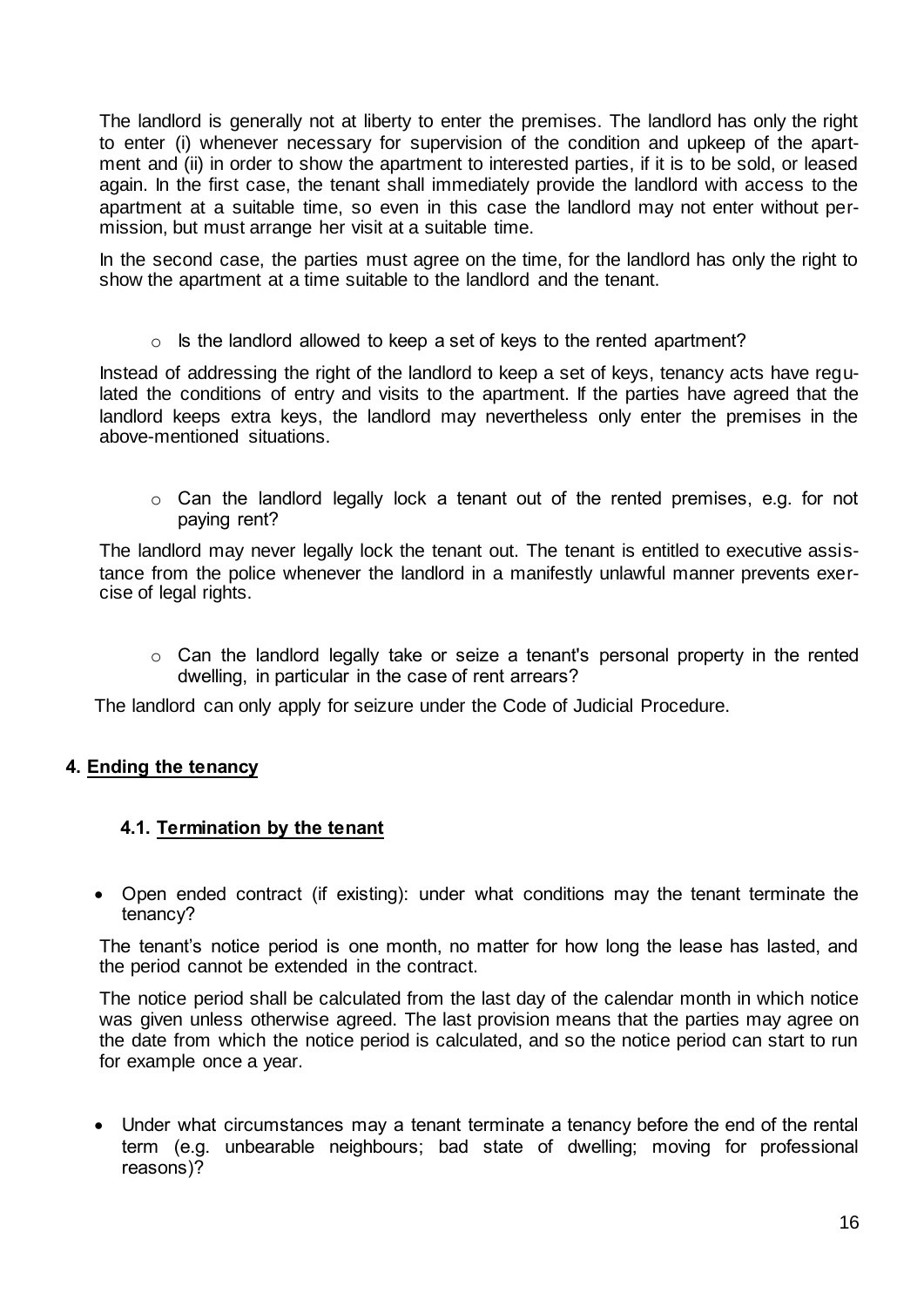Exceptionally, a court may permit the tenant to give notice on a fixed-term agreement. The tenant may be allowed to give notice if:

1) the tenant's need for an apartment comes to an end or is essentially altered by his or her illness or disability or the illness or disability of a member of his or her family living in the apartment; or

2) the tenant moves to another locality for reasons of study, employment, or his or her spouse's employment; or

3) if, for some comparable reason, the agreement's remaining in force until the agreed date would be patently unreasonable from the tenant's point of view.

Grounds of rescission: The tenant has the right to rescind any tenancy contract immediately if the use of the apartment manifestly endangers the tenant's own or her household member's health. Further, the tenant has the right of rescission on the ground that the condition of the apartment becomes deficient, provided that the defect is not due to the tenant's own carelessness and the landlord is responsible for the condition of the apartment, if the defect is of major significance and the landlord does not remedy the defect without delay after the tenant has requested this.

#### **4.2. Termination by the landlord**

 Open-ended contract (if existing): under what conditions and in what form may the landlord terminate the tenancy (= eviction) (e.g. the landlord needs the house for himself or wants to renovate and use it differently in the future)?

On giving notice to the tenant, the landlord must deliver a written notification 'stating … the grounds for' the termination, otherwise the notice will be ineffective. Consequently, the landlord should give at least some reason(s) for the notice to have effect. Although, as there are no grounds for legal notice laid down in legislation, any ground will do as long as it is not contrary to good rental practice.

Grounds of rescission: the landlord has the right to rescind any tenancy contract with immediate effect

1) if the tenant neglects to pay the rent within the time prescribed by law or agreed on;

2) if the leasehold is transferred or the apartment or part of it is otherwise assigned for another person's use, contrary to the provisions of the Act on Residential Leases;

3) if the apartment is used for any other purpose or in any other manner than that provided when the lease agreement was made;

4) if the tenant creates a disturbance with his or her way of life or allows others to do so in the apartment;

5) if the tenant fails to take good care of the apartment; or

6) if the tenant violates provisions or regulations for the maintenance of public health and order in the apartment.

The landlord's right to rescind the agreement shall not exist, however, if the actions giving rise to the grounds for rescission are of minor significance.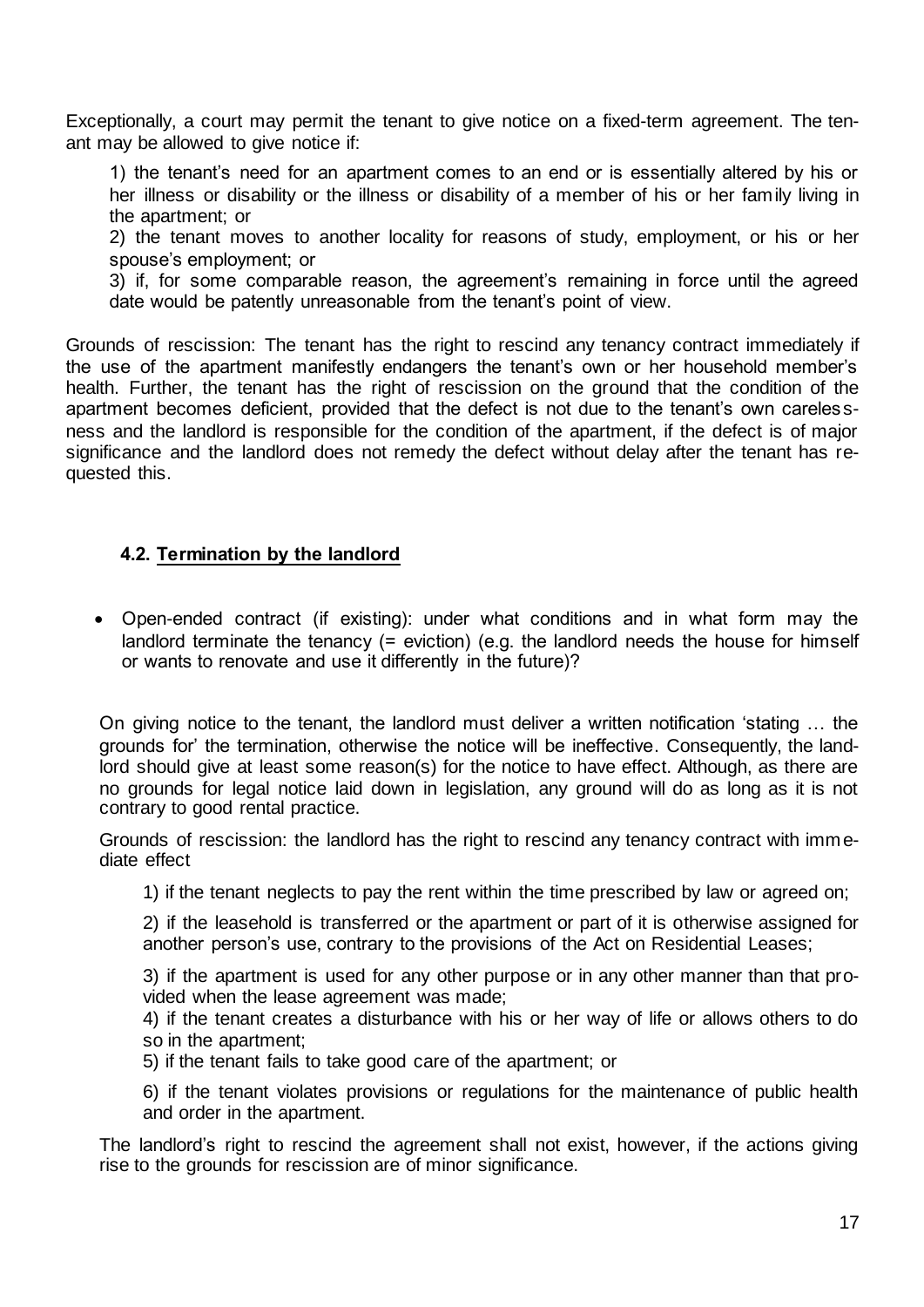o Must the landlord resort to court?

Provided the tenant accepts the notice of termination and vacates the dwelling at the end of the lease, there is no need for the landlord to resort to court.

 $\circ$  Are there any defences available for the tenant against an eviction?

If the tenant disagrees with the landlord's notice, the tenant may bring an action in court. The court shall declare notice given by the landlord ineffective if:

- 1) the grounds for giving notice consist of revision of the rent or of a stipulation on determining the rent and the requested rent or stipulation on determining the rent would be considered unreasonable, or
- 2) the notice must be considered otherwise unreasonable in view of the tenant's circumstances and there is no justifiable reason for termination.

Under the second heading, the notice might be deemed unreasonable on the basis of consequences – because the tenant has, for instance, difficulty in finding a comparable dwelling in the region – while the landlord does not have a justifiable reason for termination.

Alternatively, the tenant may waive her direct protection against notice, vacate the flat and claim damages. The tenant is entitled to compensation if a lease agreement is terminated by the landlord by giving notice which cannot be considered to conform with acceptable tenancy practice.

The choice between the remedies depends on the circumstances, but the damages option is out of the question if the tenant stays in the apartment after the removal date.

 Under what circumstances may the landlord terminate a tenancy before the end of the rental term?

Prior to the end of a fixed term, a court may permit the landlord to give notice if:

1) the landlord needs the apartment for his or her own use or for the use of a member of his or her family for reasons of which he or she could not have been aware at the time when the agreement was made; or

2) if, for some comparable reason, the agreement's remaining in force until the agreed date would be patently unreasonable from the landlord's point of view.

o Are there any defences available for the tenant in that case?

The court must provide the other party an opportunity to be heard, and the other party is entitled to reasonable compensation for any loss incurred as a result of the premature termination of the contract.

What happens if the tenant does not leave after the regular end of the tenancy or does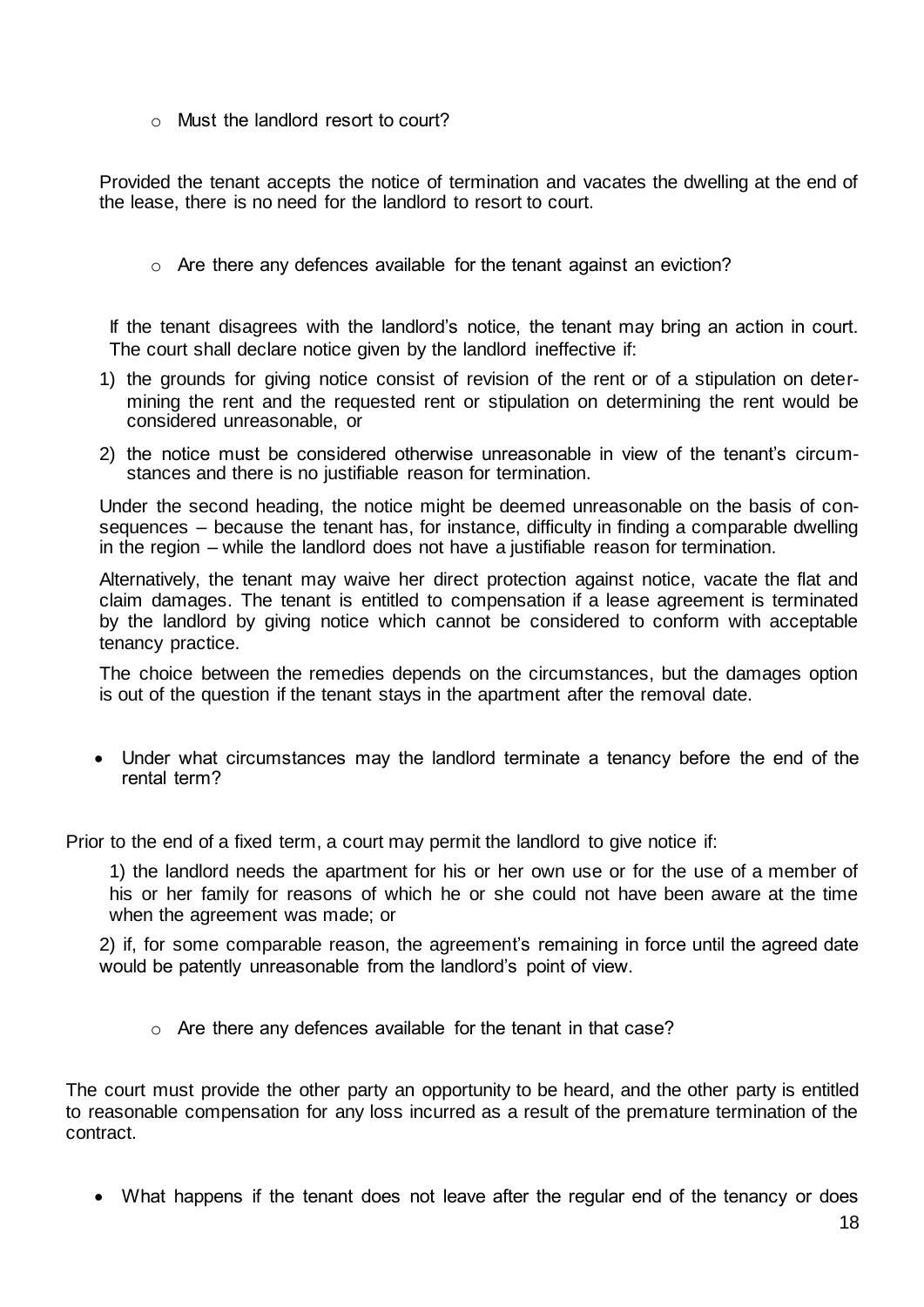not hand in (all) the keys of the dwelling?

The landlord will, in such cases, request eviction from court.

# **4.3. Return of the deposit**

 Within what timeframe and under what conditions does the landlord have to return the tenant's security deposit?

After termination of the tenancy, the landlord has to return the deposit including interest, provided he has no claims against the tenant.

- What deductions can the landlord make from the security deposit?
	- $\circ$  In the case of a furnished dwelling: may the landlord make a deduction for damages due to the ordinary use of furniture?

A security may be put up to cover all obligations arising from the contract. The obligations arising from a contract include not only rent but also associated costs, such as interest, interest on arrears, liquidation costs, and costs of foreclosure. Similarly, when the landlord has justifiably needed to resort to litigation, legal costs are damage caused by the tenant's failure to fulfill the obligation to pay the rent.

If the parties agree that the tenant is responsible for the condition of the apartment and that the apartment should be in the exact same condition at the end of the lease, then the tenant may be responsible for ordinary wear and tear.

# **4.4. Adjudicating a dispute**

- In what forum are tenancy cases typically adjudicated?
	- o Are there specialized courts for adjudication of tenancy disputes?

General courts have jurisdiction. Previously, ten general lower courts used to have a special housing court division, but these housing courts were wound up in 2002.

It is worth noting that the Consumer Disputes Board has, since 2007, handled disputes concerning rental housing (see below).

o Is an accelerated form of procedure used for the adjudication of tenancy cases?

No, but generally an overwhelming 99.3 per cent of civil cases are resolved in the preliminary stages (written preparation/submissions or oral preparation/submissions). Average duration of cases adjudicated to a final decision in written preparation is 2.2 months.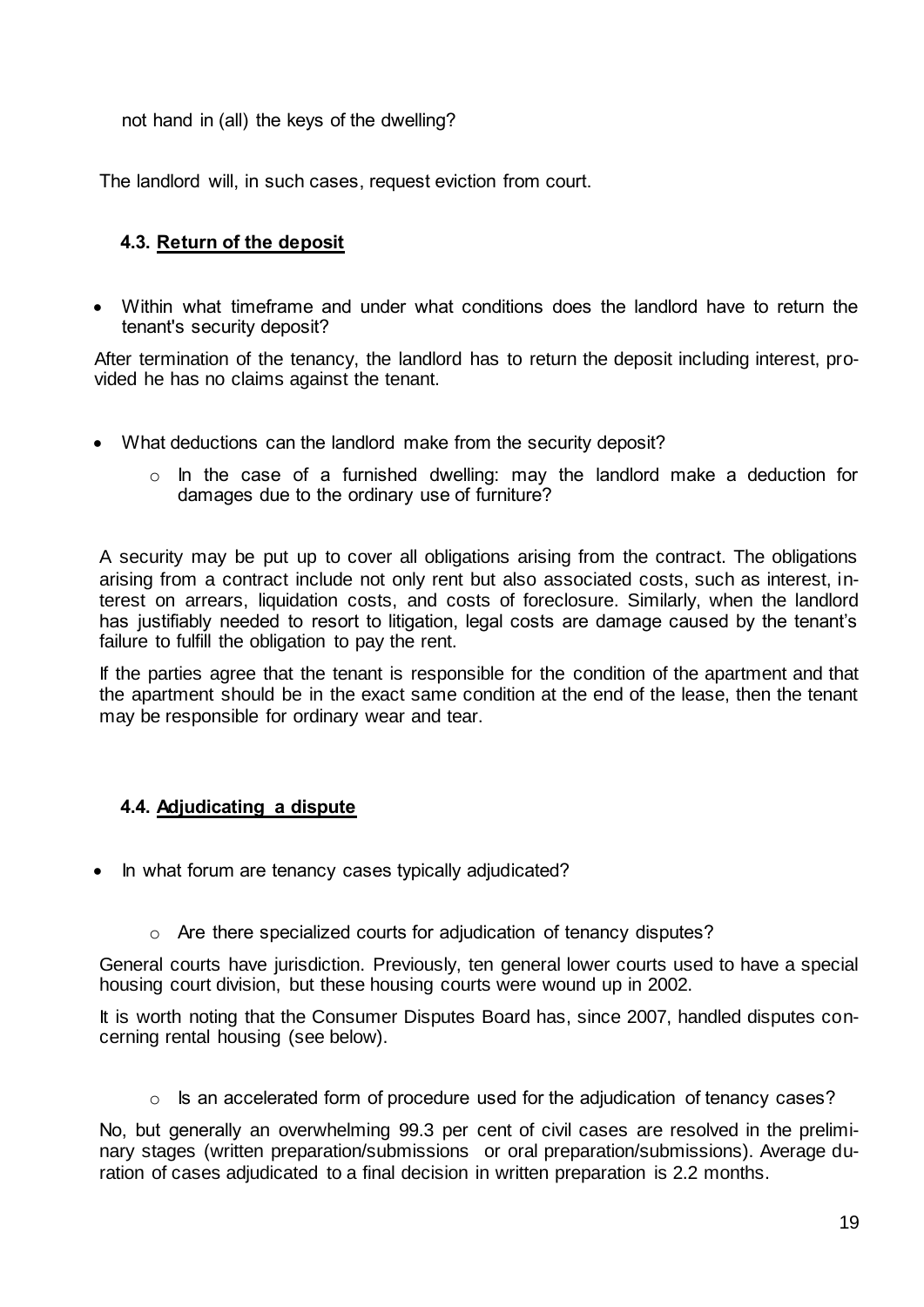$\circ$  Is conciliation, mediation or some other form of alternative dispute resolution available or even compulsory?

The Consumer Disputes Board (until 2007 the Consumer Complaints Board) has, since 2007, given recommendations to resolve disputes concerning rental housing when the parties are private individuals, or when the claimant is a private individual against a business landlord.

Apart from the consumer institutions which include the Consumer Ombudsman, and the mediation service of the Finnish Bar Association, there are few alternatives to general courts in tenancy disputes.

# **5. Additional information**

• How does a prospective tenant proceed in order to get social or subsidized housing (e.g. dwellings offered by housing associations, municipalities, public bodies etc.)?

At least once a year, the owner of state-subsidised dwellings and the municipality must advertise publicly  $-$  in the local paper and on the Internet  $-$  the apartments for which applications may be filed with the operator in question. Newly constructed apartments are also often advertised separately.

The applicant sends the form YM34/02 with annexes to the owner of the dwelling or, if agreed, to the municipality. The tenancy contract itself is entered into with the owner of the dwelling.

• Is any kind of insurance recommendable to a tenant?

The landlord and tenant may agree that the tenant takes home insurance, and tenancy contracts are said to include more and more frequently a clause, requiring that the tenant must have home insurance. Nevertheless, furniture and fixtures such as wooden flooring may be insured by the landlord's home insurance too.

Approximately 70 to 75 per cent of households have legal cost insurance as part of their home insurance; it is also part of property insurance. The coverage of legal cost insurance can be limited, however. This concerns deductibles, the maximum amounts of compensation, and other terms, such as the time when the compensation is paid. In addition, tenancy cases are quite often excluded from the insurance.

• Are legal aid services available in the area of tenancy law?

Legal aid may be granted to a person whose case is, for one reason or another, not covered by legal cost insurance. Legal aid is available from the State Legal Aid Offices<sup>4</sup> on the basis of the applicant's disposable income.

 To which organizations, institutions etc. may a tenant turn to have his/her rights protected?

l  $^4$  http://www.oikeus.fi/20631.htm.